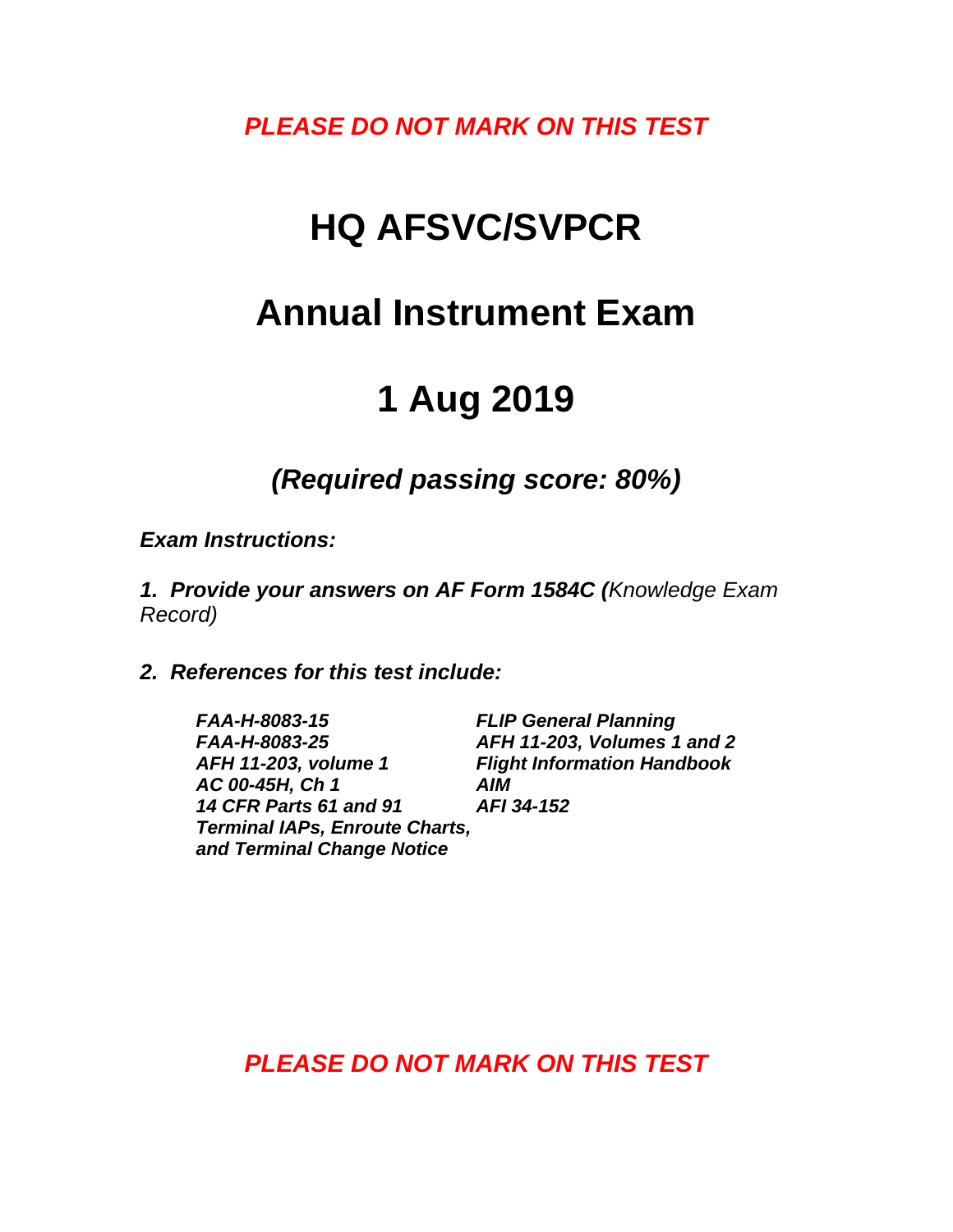## *Reference: U.S. Terminal Procedures Publications (rate of climb/descent table)*

- 1. The rate of descent on the glide slope is dependent upon:
	- A. true airspeed
	- B. ground speed
	- C. calibrated airspeed

#### *Reference: FAA-H-8083-15*

- 2. What is the first fundamental skill in attitude instrument flying?
	- A. Instrument interpretation
	- B. Aircraft control
	- C. Instrument cross-check

#### *Reference AFH 11-203, vol 1*

3. What is the expected duration of an individual microburst?

- A. One microburst may continue for as long as 2-4 hours.
- B. Two minutes with maximum winds lasting approximately 1 minute.

 C. 10 to 20 minutes from the time the burst strikes the ground until dissipation.

## *Questions 4 and 5 reference AC 00-45H, Ch 1*

4. The reporting station originating this Aviation Routine Weather Report has a field elevation of 620 feet. If the reported sky cover is one continuous layer, what is its thickness (tops of OVC are reported at 6,500 feet)?

METAR KMDW 121856Z AUTO 32005KT 1 1/2SM +RA BR OVC007 17/16 A2980

- A. 5,880 feet
- B. 5,180
- C. 5,800

5. The body of a Terminal Aerodrome Forecast (TAF) covers a geographical proximity within a:

- A. 5 statute mile radius from the center of an airport runway complex.
- B. 5 nautical mile radius of the center of an airport.
- C. 5 to 10 statute mile radius from the center of an airport runway complex.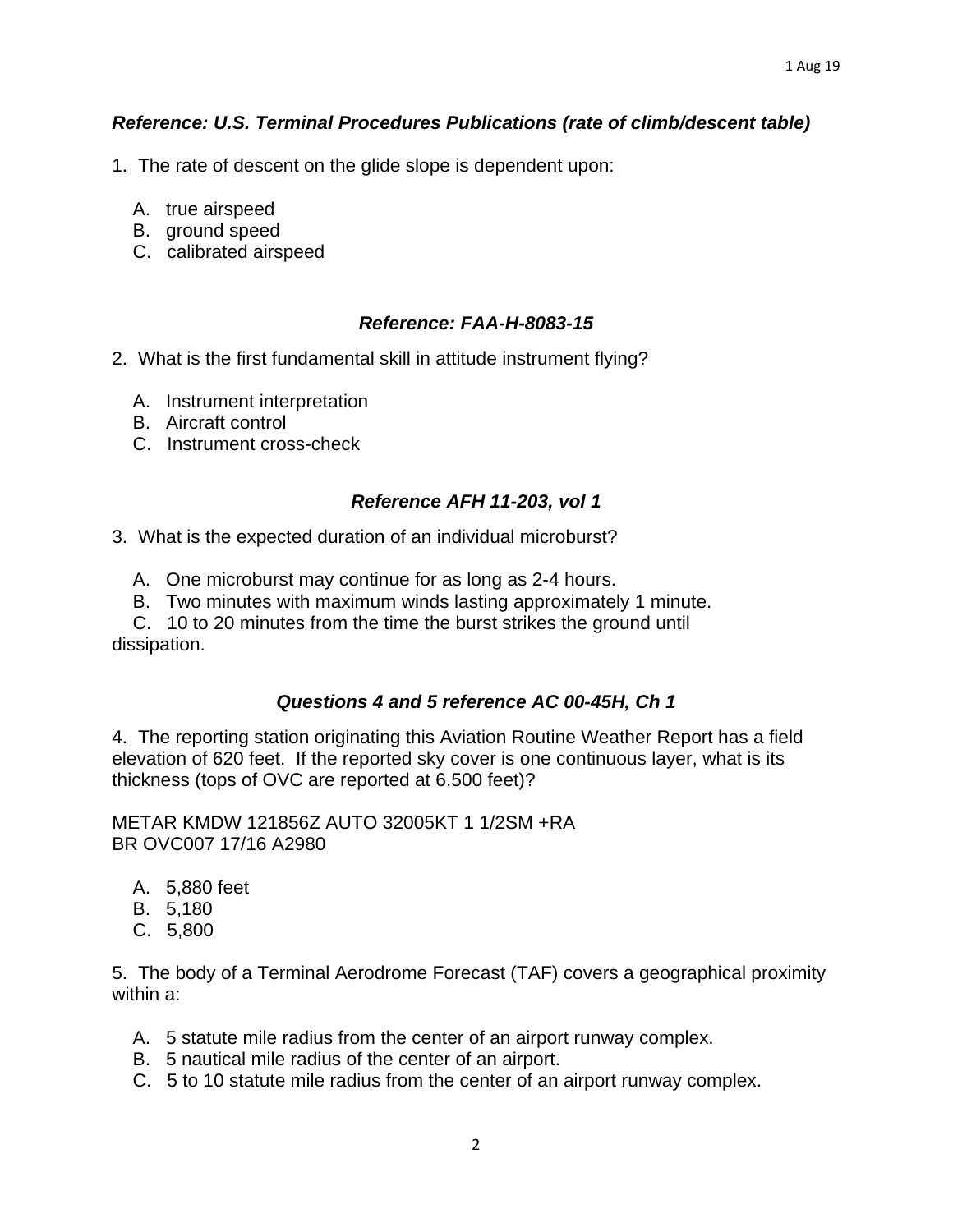## *Questions 6 - 7 reference AIM*

6. Acceptable navigational signal coverage at the MOCA is assured for a distance from the VOR of only:

- A. 12 NM
- B. 25 NM
- C. 22 NM

7. Which report should be made to ATC without a specific request when not in radar contact?

- A. Entering instrument meteorological conditions.
- B. When leaving final approach fix inbound on final approach.
- C. Correcting an E.T.A. any time a previous E.T.A. is in error in excess of 2 minutes.

## *Questions 8 - 10 reference 14 CFR Part 91*

8. If a pilot elects to proceed to the selected alternate, the landing minimums used at that airport should be the:

- A. Minimums specified for the approach procedure selected.
- B. Alternate minimums shown on the approach chart.

 C. Minimums shown for that airport in a separate listing of "IFR Alternate Minimums".

9. What minimum weather conditions must be forecast for your ETA at an alternate airport, that has only a VOR approach with standard alternate minimums, for the airport to be listed as an alternate on the IFR flight plan?

- A. 800-foot ceiling and 2 statute miles visibility.
- B. 600-foot ceiling and 2 statute miles visibility.
- C. 1000-foot ceiling and visibility to allow descent from minimum en route altitude (MEA), approach, and landing under basic VFR.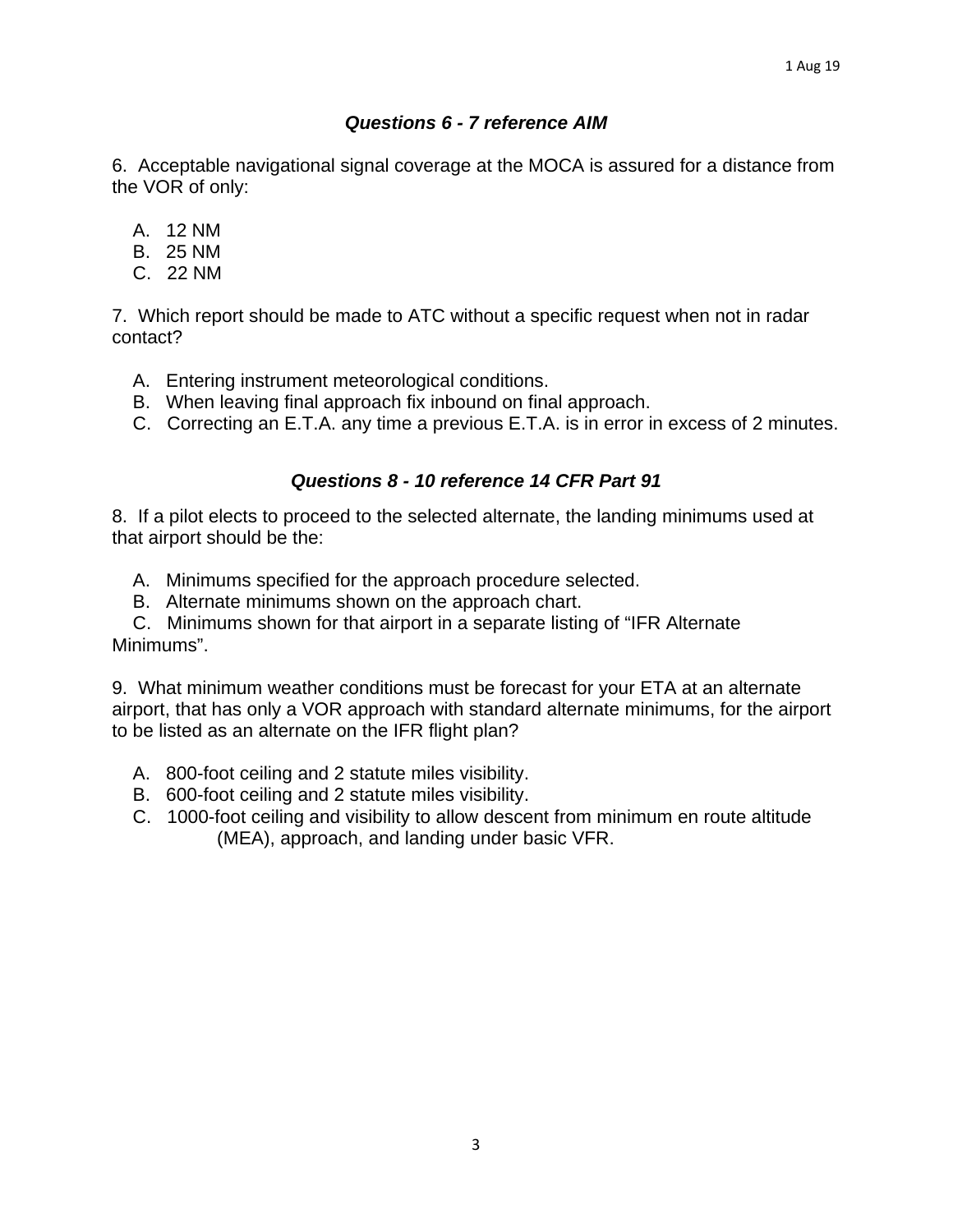10. For aircraft other than helicopters, is an alternate airport required for an IFR flight to ATL (Atlanta Hartsfield) if the proposed ETA is 1930Z?

TAF KATL 121720Z 121818 20012KT 5SM HZ BKN030 FM2000 3SM TSRA OVC025CB FM2200 33015G20KT P6SM BKN015 OVC040 BECMG 0608 02008KT BKN040 BECMG 1012 00000KT P6SM CLR=

- A. Yes, because the ceiling could fall below 2,000 feet within 2 hours before to 2 hours after the ETA.
- B. No, because the ceiling and visibility are forecast to remain at or above 1,000 feet and 3 miles, respectively.
- C. No, because the ceiling and visibility are forecast to be at or above 2,000 feet and 3 miles within 1 hour before to 1 hour after the ETA.

## *Questions 11 – 14 reference FLIP General Planning*

- 11. A portion of your ATC clearance received prior to takeoff included the phrase "cleared as filed." This phrase implies:
	- A. Clearance to fly as filed except for minor departure changes.
	- B. Both the route and altitude filed are identical to the ATC cleared route and altitude.
	- C. Cleared to proceed in accordance with the route of flight flied in the flight plan. This clearance does not include the altitude, DP, or DP transition.
	- D. The filed SID is cancelled, but the filed route and altitude are approved.
- 12. While executing a SID, you are RADAR vectored off the depicted track. You should:
	- A. Expect to resume the SID as soon as traffic permits.
	- B. Not accept the vector since ATC can't vector you off the SID once you are cleared for it.
	- C. Consider the SID cancelled.
	- D. Both A and C.
- 13. An immediate deviation from an approved route is necessary because of thunderstorm conditions. You:
	- A. Must request approval to deviate and indicate the extent of the detour.
	- B. May exercise your emergency authority to immediately deviate without clearance if thunderstorm conditions are of such severity that time does not permit ATC approval.
	- C. Must request emergency authority to reroute the flight and provide the proposed route to ATC.
	- D. Record the details and retain them for a minimum of 30 days.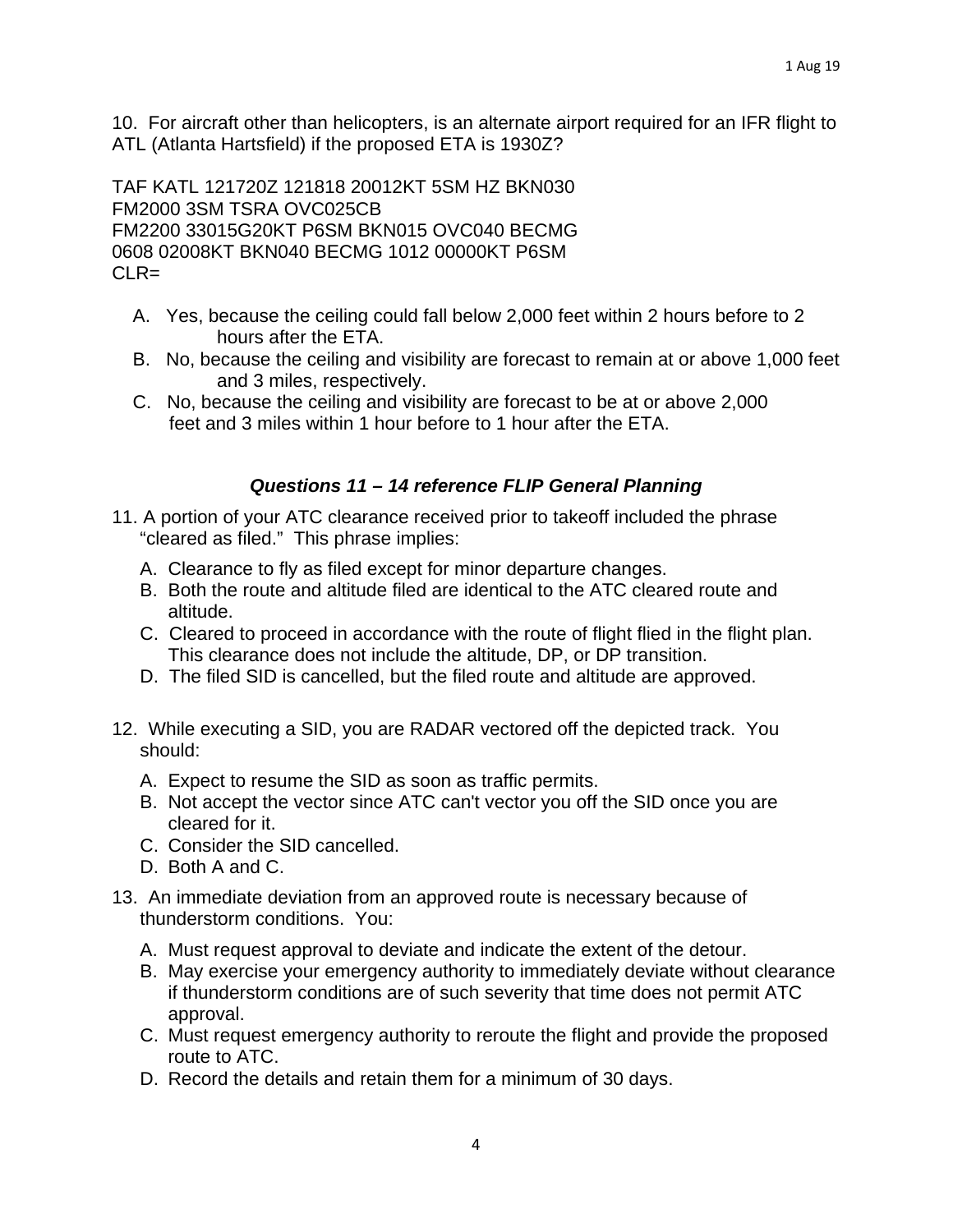- 14. On arrival at a clearance limit fix, without further clearance and without holding instructions, you should request further clearance and:
	- A. Hold in a standard holding pattern on the course on which the aircraft approached the fix (if no holding pattern is charted).
	- B. Hold in the charted holding pattern at the clearance limit fix.
	- C. Continue the filed route of flight while awaiting clearance.
	- D. Either A or B.

#### *Questions 15 – 17 reference Flight Information Handbook*

- 15. Within the NAS, when informed that aircraft are in "RADAR CONTACT," which additional report(s) should be made to ATC or FSS facilities without a specific ATC request?
	- A. When leaving any assigned holding fix or point.
	- B. When leaving final approach fix inbound on final approach (nonprecision approach) or when leaving the outer marker or fix used in lieu of the outer marker inbound on final approach (precision approach).
	- C. When an approach has been missed.
	- D. Both A and C.
- 16 You are expected to monitor ATIS, where available, to obtain essential routine terminal information. If the ATIS broadcast does not mention sky condition or visibility, the minimum ceiling and visibility existing at the terminal:
	- A. Is being broadcast continuously over the local VOR station.
	- B. Is at least a 5,000 foot ceiling with 5 miles or more visibility.
	- C. Is changing rapidly and will be broadcast at a later time.
	- D. Cannot be determined from this broadcast.
- 17. What does the following METAR observation tell you?

EDAD 0401Z 25007KT 8000 -RA BR SCT008 BKN010 BKN022 BKN040 09/08 A3026 RMK WR// GRN

- A. The ceiling is 1000 feet.
- B. The RVR is 8000 feet.
- C. Visibility is restricted by light rain and mist.
- D. Both A and C.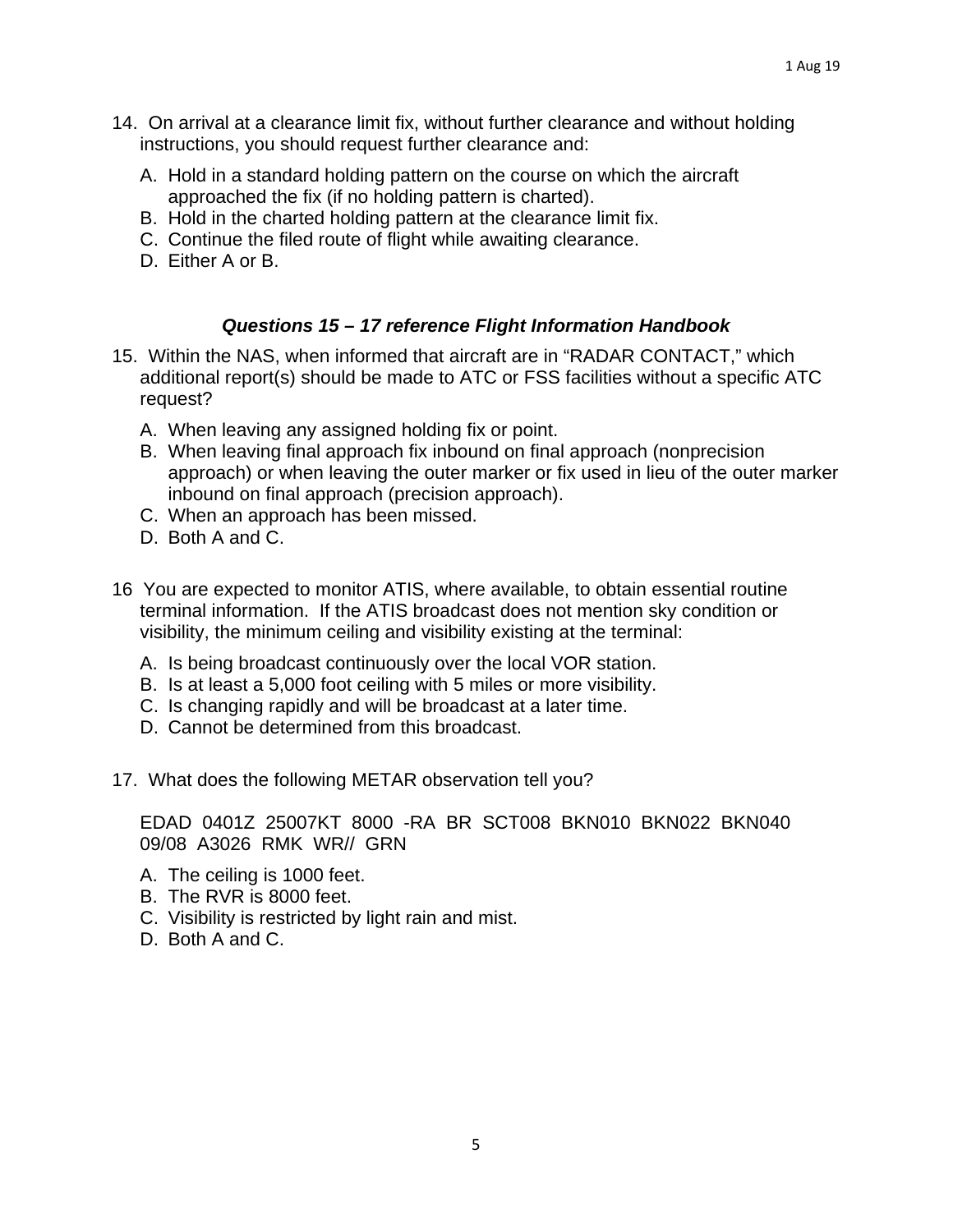#### *Questions 18 – 19 reference Terminal IAPs, Enroute Charts, and Terminal Change Notice*

- 18. On Enroute Low Altitude US Charts, airfields shown in brown:
	- A. Use an LF/MF NAVAID for the published IAP.
	- B. Have other than a hard-surfaced runway.
	- C. Do not have a control tower.
	- D. Do not have a published IAP.
- 19. What kind of altitude is indicated by the following symbol:  $4600$  ?
	- A. A maximum altitude.
	- B. A mandatory altitude.
	- C. A minimum sector altitude.
	- D. An emergency safe altitude.

## *Reference AFH 11-203, Volume 1 – Weather for Aircrews*

- 20. Which procedure must be used to avoid or minimize the effects of aircraft icing?
	- A. Use anti-ice and de-ice equipment.
	- B. Avoid clouds when the temperature is between 0°C and -20°C.
	- C. If icing is encountered, climb or descend to an altitude where the temperature is warmer than 0°C or colder than -20°C.
	- D. All of the above.

## *Reference AFH 11-203, Volume 2 – Weather for Aircrews*

21. Which statement is correct concerning the following METAR report?

#### KRND 202356Z 34008KT 2SM -RA BR SCT005 BKN010 OVC040 14/13 A2998 RMK SLP126

- A. The ceiling is 500 feet AGL.
- B. The ceiling is 1,000 feet AGL.
- C. Runway 12 visual range is 600 meters.
- D. The sky is totally obscured.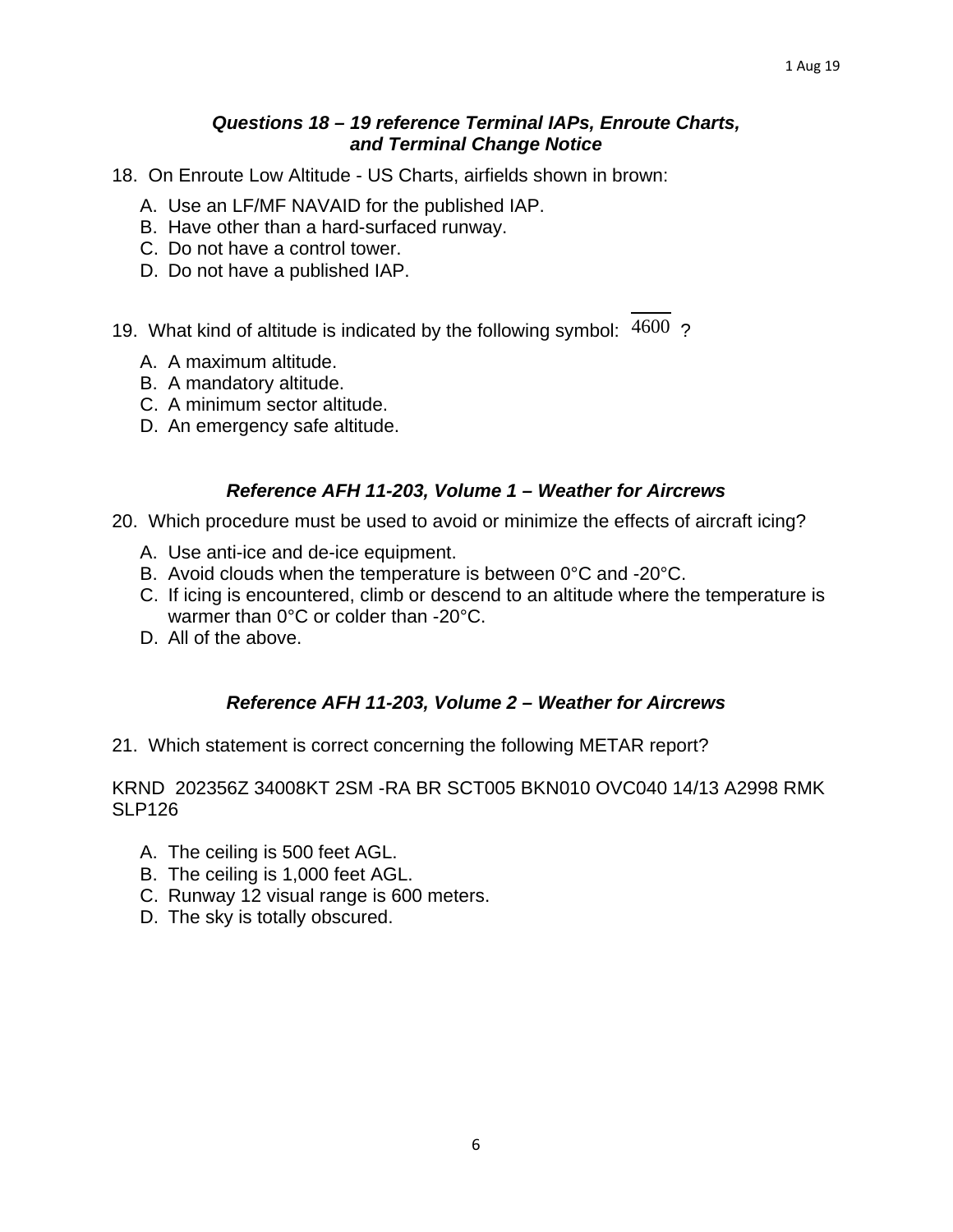#### *Questions 22 - 26 reference the FAR/AIM*

22. To meet the minimum required instrument flight experience to act as pilot-incommand of an aircraft under IFR, you must have logged within the 6 calendar months preceding the month of the flight, in the same category of aircraft:

- A. And 6 hours of instrument time in any aircraft and 6 instrument approaches
- B. Holding procedures, intercepting and tracking courses through the use of navigation systems and 6 instrument approaches.

C. Six instrument approaches, three of which must be in the same category and class of aircraft to be flown, and 6 hours of instrument time in any aircraft.

23. What is the floor of Class E airspace when designated in conjunction with an airport which has an approved IAP?

- A. 500 feet AGL.
- B. 700 feet AGL.
- C.1,200 feet AGL.

24. What record shall be made in the aircraft log or other permanent record by the pilot making the VOR operational check?

- A. The date, place, bearing error, and signature.
- B.The date, frequency of VOR or VOT, number of flight hours since last check, and signature.
- C. The date, place, satisfactory or unsatisfactory, and signature.

25. What are the minimum qualifications for a person who occupies the other seat as safety pilot during simulated instrument flight?

- A. Private pilot certificate with appropriate category, class, and an instrument rating.
- B. Private pilot certificate with an instrument rating.
- C. Private pilot certificate with appropriate category and class ratings for the aircraft being flown.

26. When making an instrument approach at the selected alternate airport, what landing minimums apply?

- A. Standard alternate minimums (600-2 or 800-2).
- B. The IFR alternate minimums listed for that airport.
- C. The landing minimums published for the type of procedure selected.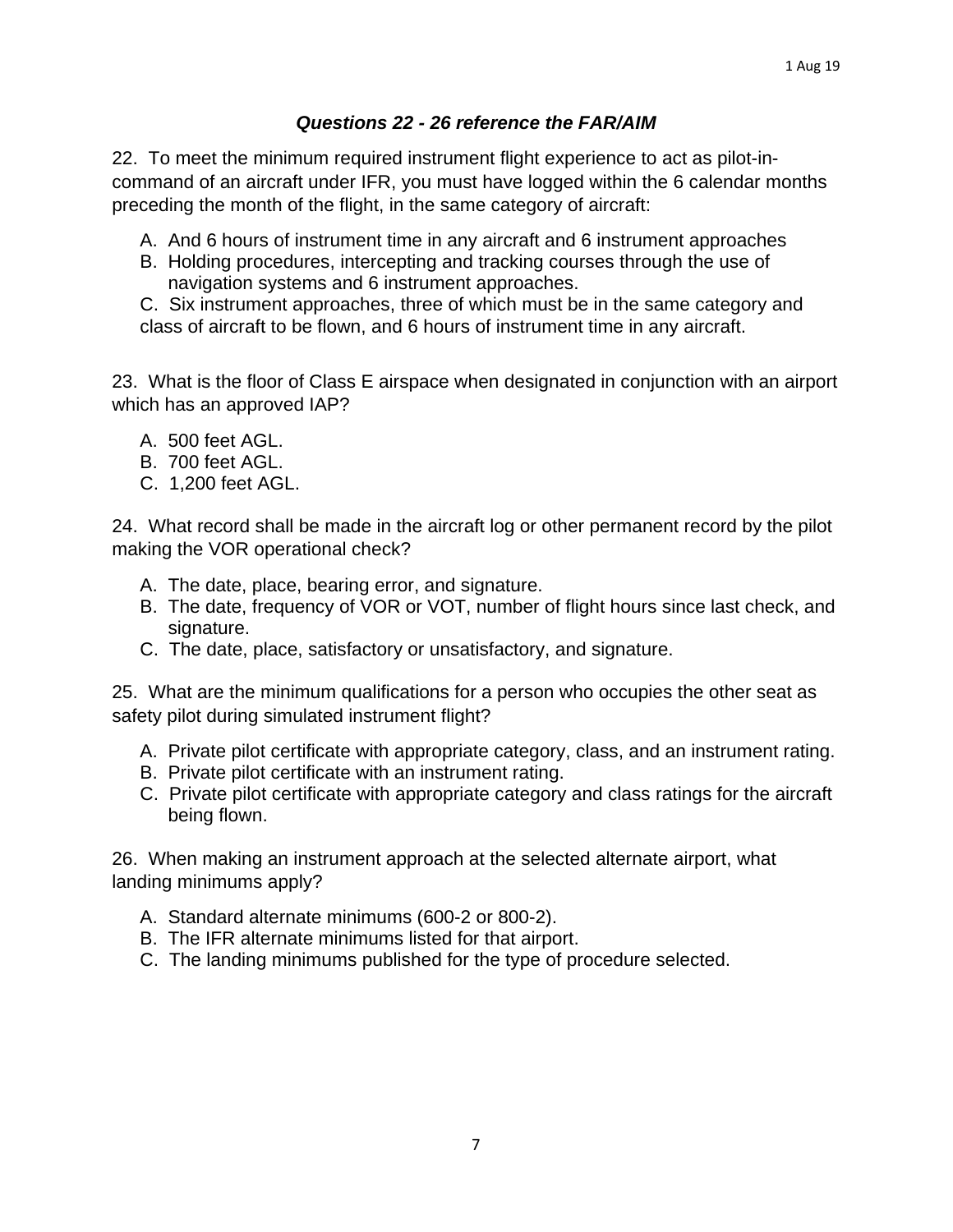#### *Questions 27 – 31 reference AC 00-45H, CH 1, FAA-H-8083-25, or AFH 11-203, VOL 1*

27. Clouds, fog, or dew will always form when:

- A. Air reaches the complete saturation point.
- B. Water vapor is present.
- C**. T**he temperature and dew point are equal.

28. Why is frost considered hazardous to flight operations?

- A. Frost changes the basic aerodynamic shape of the airfoil.
- B. Frost decreases control effectiveness.
- C. Frost causes early airflow separation resulting in a loss of lift.

29. The pressure altitude at a given location is indicated on the altimeter after the altimeter is set to:

- A. The field elevation.
- B. 29.92" Hg
- C. The current altimeter setting.

30. Supercooled large drops (SLD) as defined in Current Icing Product (CIP) and Forecast Icing Product (FIP) are:

- A. Super cooled water droplets larger than 50 micrometers in diameter and freezing drizzle and/or freezing rain.
- B. Listed in CIP and FIP at the heavy intensity level.
- C.Both A and B.

31. What information is provided by a Convective Outlook (AC)?

- A.It describes areas of probable severe icing and severe or extreme turbulence during the next 24 hours.
- B. It provides prospects of both general and severe thunderstorm activity during the next 24/48/72 hours. (days 1,2 and 3)
- C. It indicates areas of probable convective turbulence and the extent of instability in the upper atmosphere (above 500 MB).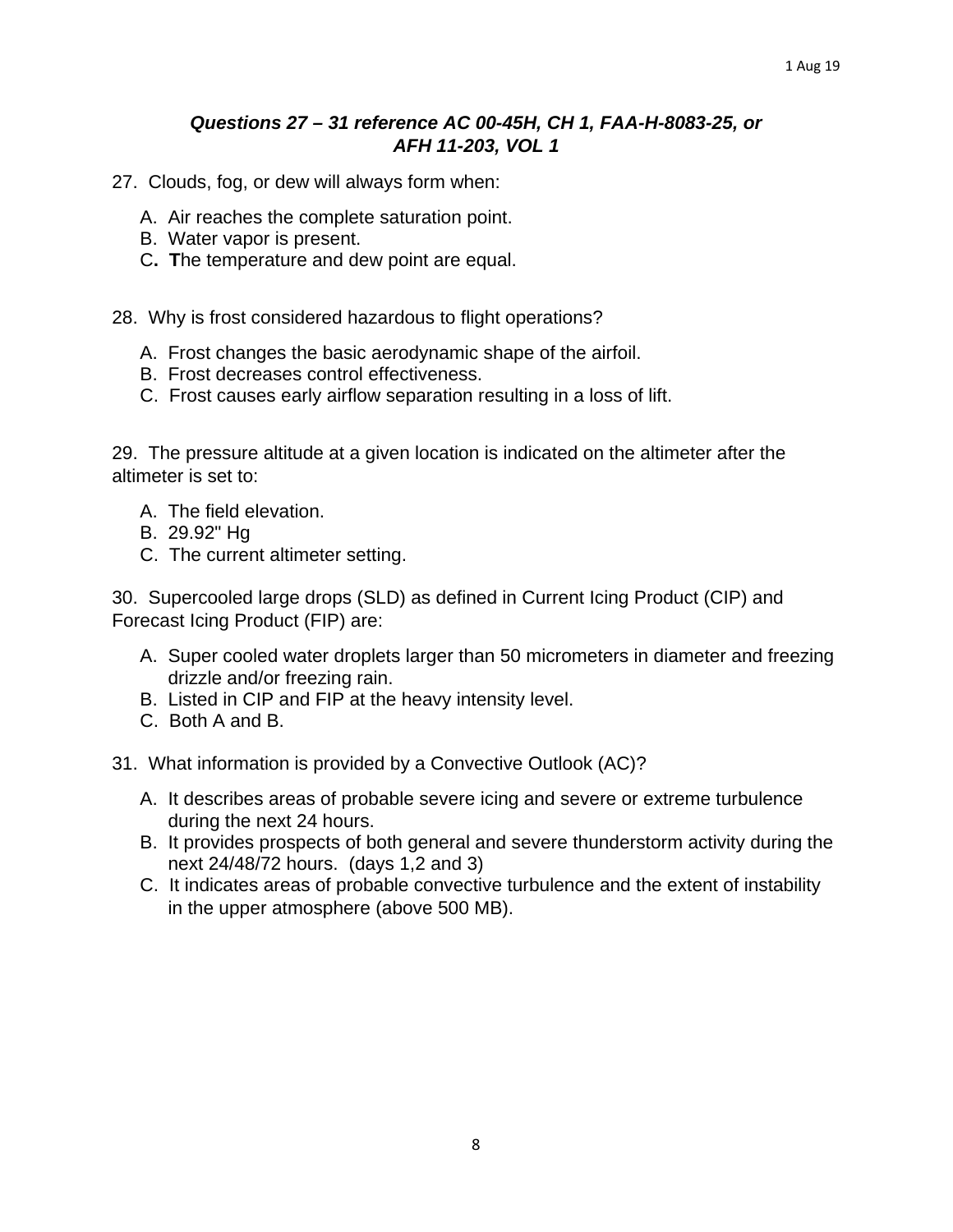## *Questions 32 and 33 reference FAA-H-8083-15*

32. What pre-takeoff check should be made of the attitude indicator in preparation for an IFR flight?

- A. The horizon bar does not vibrate during warm-up.
- B. The miniature airplane should erect and become stable within 5 minutes.
- C. The horizon bar should erect and become stable within 5 minutes.

33. When using the VOR for navigation, which of the following should be considered as station passage?

- A. The first movement of the CDI as the airplane enters the zone of confusion.
- B. The moment the TO / FROM indicator becomes blank.
- C. The first positive, complete reversal of the TO / FROM indicator.

#### *Questions 34 and 35 reference the AIM*

34. When being radar vectored for an ILS approach, at what point may you start a descent from your last assigned altitude to a lower minimum altitude if cleared for the approach?

- A. When established on a segment of a published route or IAP.
- B. You may descend immediately to published glide slope interception altitude.
- C. Only after you are established on the final approach unless informed otherwise by ATC.

35. A pilot is making an ILS approach and is past the OM to a runway which has a VASI. What action should the pilot take if an electronic glide slope malfunction occurs and the pilot has the VASI in sight?

- A. The pilot should inform ATC of the malfunction and then descend immediately to the localizer DH and make a localizer approach.
- B. The pilot may continue the approach and use the VASI glide slope in place of the electronic glide slope.
- C. The pilot must request a LOC approach, and may descend below the VASI at the pilot's discretion.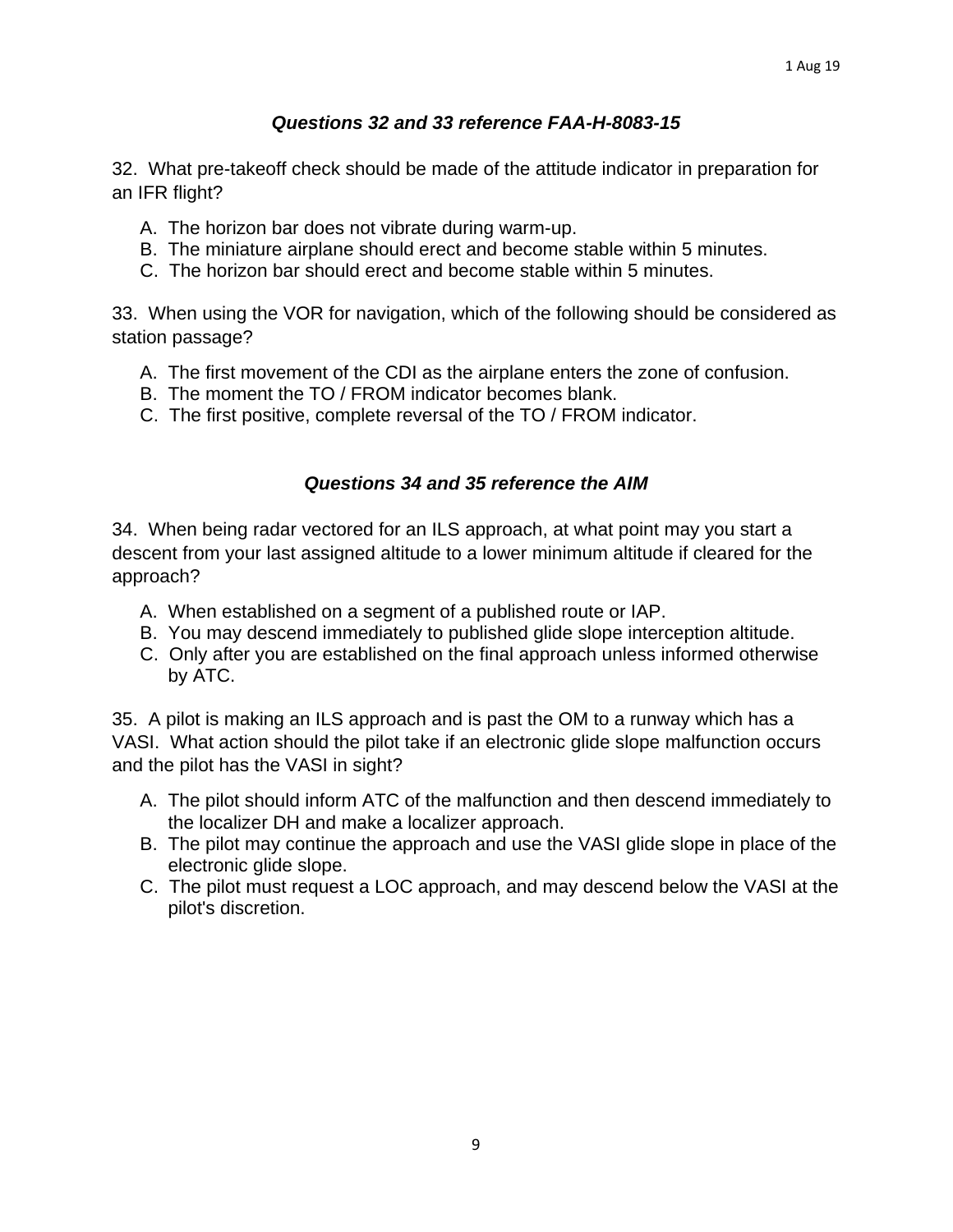#### *Questions 36 and 37 reference AFI 34-152*

36. You just received your instrument, including logging 10 hours of actual instrument time. You are planning an IFR flight in an Aero Club aircraft. Your departure airport weather at your planned takeoff time forecasts an 800 foot ceiling and two miles visibility. Looking at the approach plates for your departure airport, you notice the lowest compatible straight-in approach minimums as 500 / 1 (MDA / Visibility) and the lowest compatible circling minimums as 1000 / 2. Your planned departure runway does not list non-standard takeoff minimums nor does it have a published departure procedure. May you legally takeoff if the actual conditions are as forecast?

- A. Yes, the weather is greater than my lowest straight-in minimums.
- B. No, the weather is less than my lowest circling minimums.
- C. Yes, because I am operating under 14 CFR Part 91, and there are no published departure procedures.

37. You are away from the airport where the Aero Club is located. Weather comes into the field you are at and is now below VFR minimums, but above Special VFR minimums. As a private pilot (non-instrument rated), can you request a Special VFR clearance and depart on your flight back to your home station?

- A. Yes, as long as it is daytime and the aircraft is equipped for instrument flight.
- B. No. An Aero Club Private Pilot (non-instrument rated) is not authorized flight under special VFR.
- C. Yes, as long as you received IFR training during your Private Pilot certification and the aircraft is equipped for IFR flight.

## *Questions 38 – 49 reference the AIM*

38. What are T-routes?

- A. T-routes or Tango Routes are routes that pass through selected "restricted airspaces", therefor requiring special authorization and training to fly them.
- B. T-routes are not applicable to fixed wing aircraft they are only for rotorcraft usage.
- C. T-routes are no longer available since the retirement of the LORAN navigation system.
- D. T-routes are available for use by GPS or GPS/WAAS equipped aircraft from 1,200 feet above the surface (or in some instances higher) up to but not including 18,000 feet MSL. T−routes are depicted on Enroute Low Altitude Charts.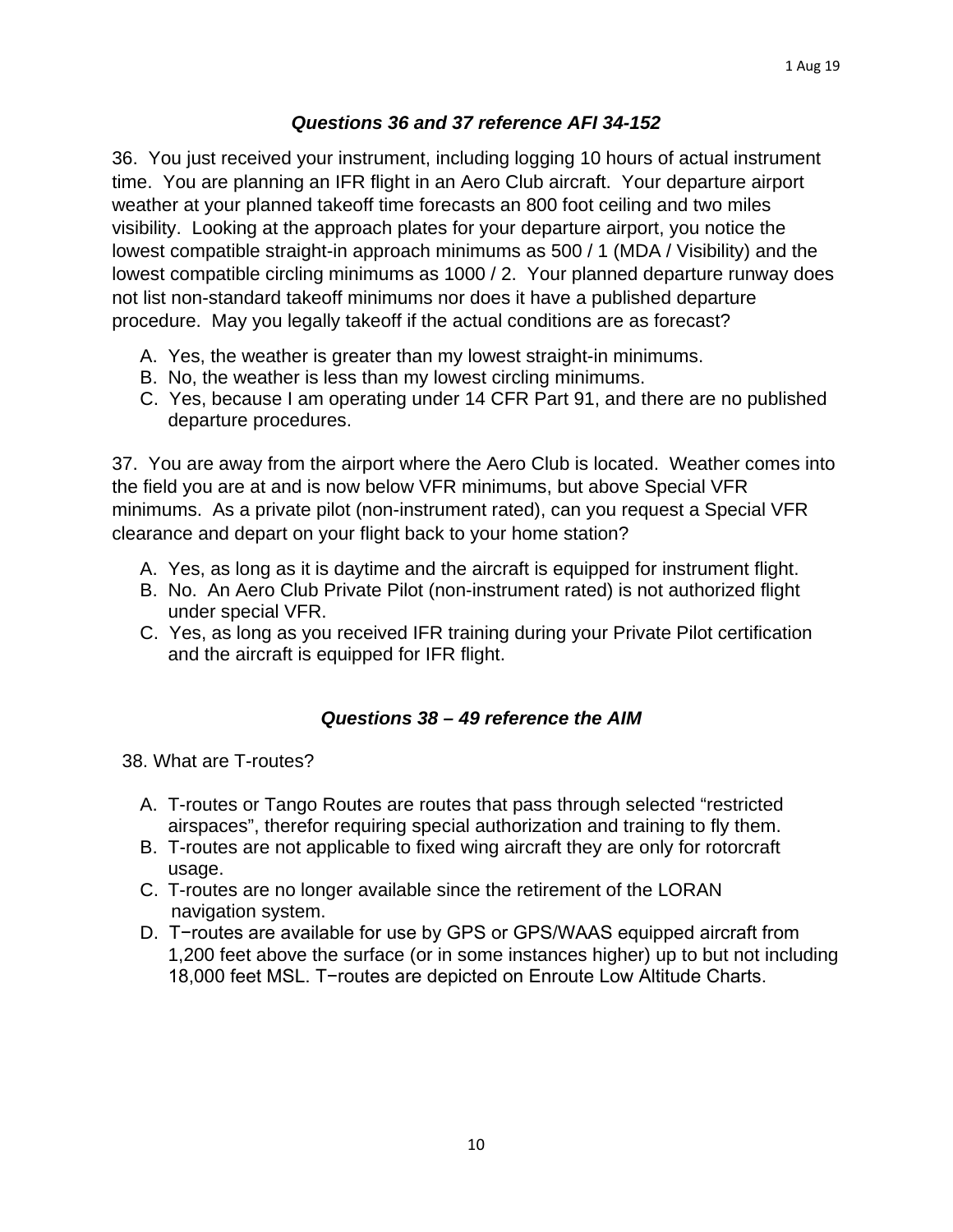39. With a WAAS enabled GPS, what distance off-course is represented by a full scale deflection of the CDI when in approach mode on the final approach segment?

- A. 0.3 nm
- B. 1.0 nm
- C. 5.0 nm

40. When flying a VOR approach in a GPS equipped aircraft, can you use the GPS to navigate the final approach segment?

- A. Yes, as long as the VOR course is also monitored.
- B. Yes, but only if the approach is named VOR-A
- C. No, the approach must be navigated using the VOR

41. A pilot is filing an IFR flight plan with both the destination airport and the alternate airport having GPS RNAV approaches only. The alternate airport has an LPV approach and standard alternate minimums. The TAF for the alternate for the estimated time of arrival is indicating BKN007 2SM. The aircraft is equipped with a WAAS receiver (TSO-C145/TSO-C146). Is the pilot allowed to file this IFR flight plan?

- A. No, because both the destination airport and the alternate have GPS RNAV approaches only, and either your destination airport or your alternate must have an approved instrument approach procedure other than GPS.
- B. Yes, because the aircraft is equipped with WAAS, and your alternate airport has an LPV approach, so precision alternate weather minimums (600-2) apply.
- C. No, because WAAS users are prohibited from planning to use LPV at their alternate airport and must plan an LNAV approach using non-precision alternate weather minimums (800-2).

42. If the GPS approach mode is not armed by 2 NM prior to the FAWP, the approach mode will not become active at 2 NM prior to the FAWP, and the equipment will flag. In these conditions, the RAIM and CDI sensitivity will not ramp down, and the pilot should:

- A. Fly to the MAWP and execute the missed approach.
- B. Not descend to the MDA.
- C. Attempt to arm the system.
- D. Both A and B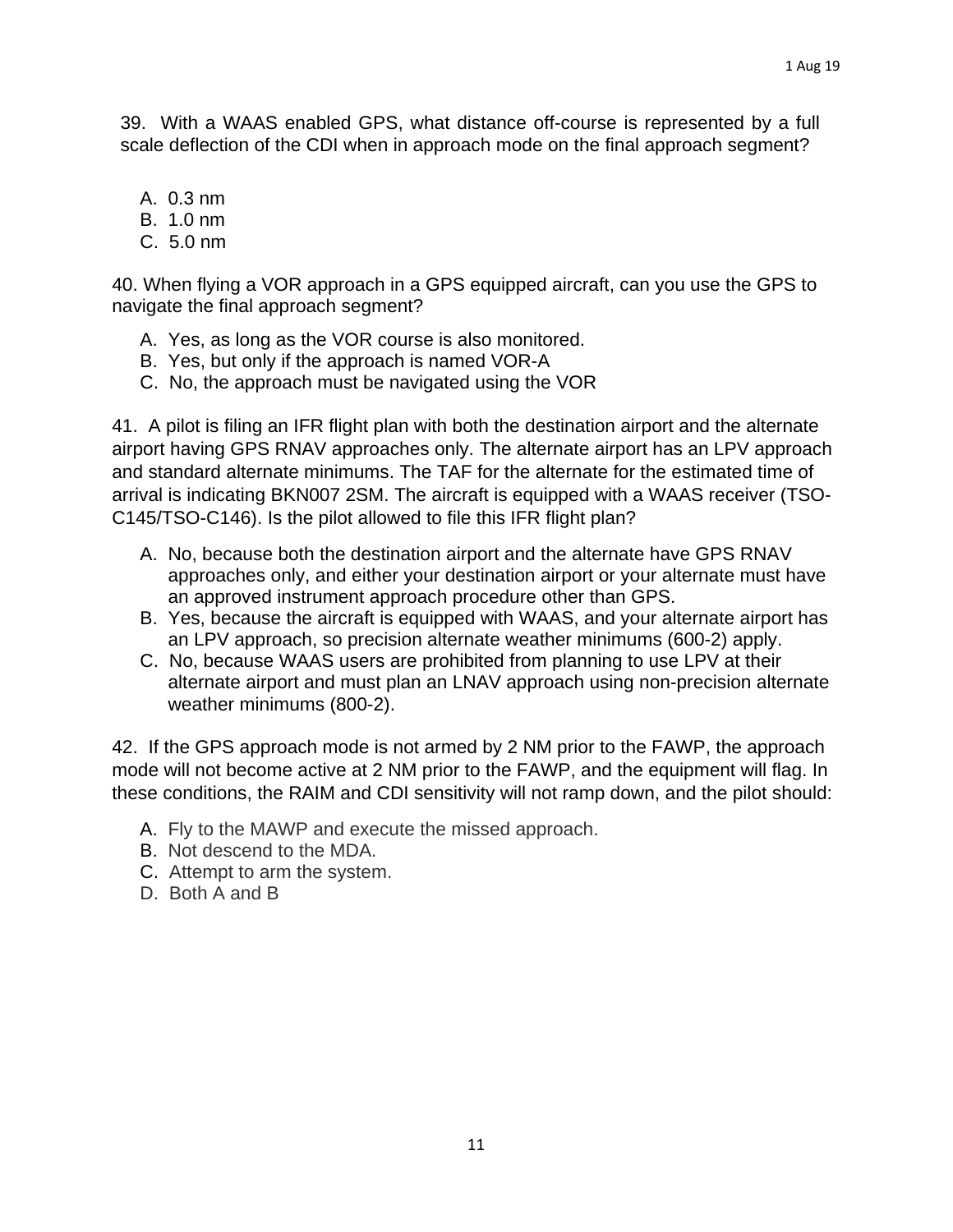- 43. Preflight action concerning IFR use of GPS includes:
	- A. Determine the date of database issuance, and verify that the date/time of proposed use is before the expiration date/time.
	- B. Verify that the database provider has not published a notice limiting the use of the specific waypoint or procedure.
	- C. Ensure the aircraft is continuously within VOR reception range.
	- D. Both A and B.
- 44. A GPS missed approach requires:
	- A. Nothing, the GPS will automatically sequence to the missed approach segment.
	- B. Pilot action to sequence the receiver past the MAWP to the missed approach segment of the approach.
	- C. Activation before reaching the MAWP.

45. During IFR enroute and terminal operations using an approved GPS system for navigation, ground based navigational facilities:

- A. Are only required during the approach portion of the flight.
- B. must be operational along the entire route.
- C. Must be operations only if RAIM predicts an outage.

46. The GPS/LPV approach can be accepted by a CFII for conducting and IPC or by an evaluator/examiner to satisfy the demonstration of a precision approach.

- A. True
- B. False

47. The  $\mathsf{M}$  symbol annotated on an approach chart informs the pilot that:

- A. A WAAS capable receiver is required to execute this approach.
- B. Vertical guidance outages may occur daily at this location.
- C. Lateral guidance outages may occur daily at this location.
- 48. A critical component of Required Navigation Performance (RNP) is:
	- A. The ability of the aircraft to navigation system to monitor its achieved navigation performance.
	- B. Variable depending on the navigation structure.
	- C. To identify for the pilot whether the operational requirement is, or is not being met.
	- D. Both A and C.